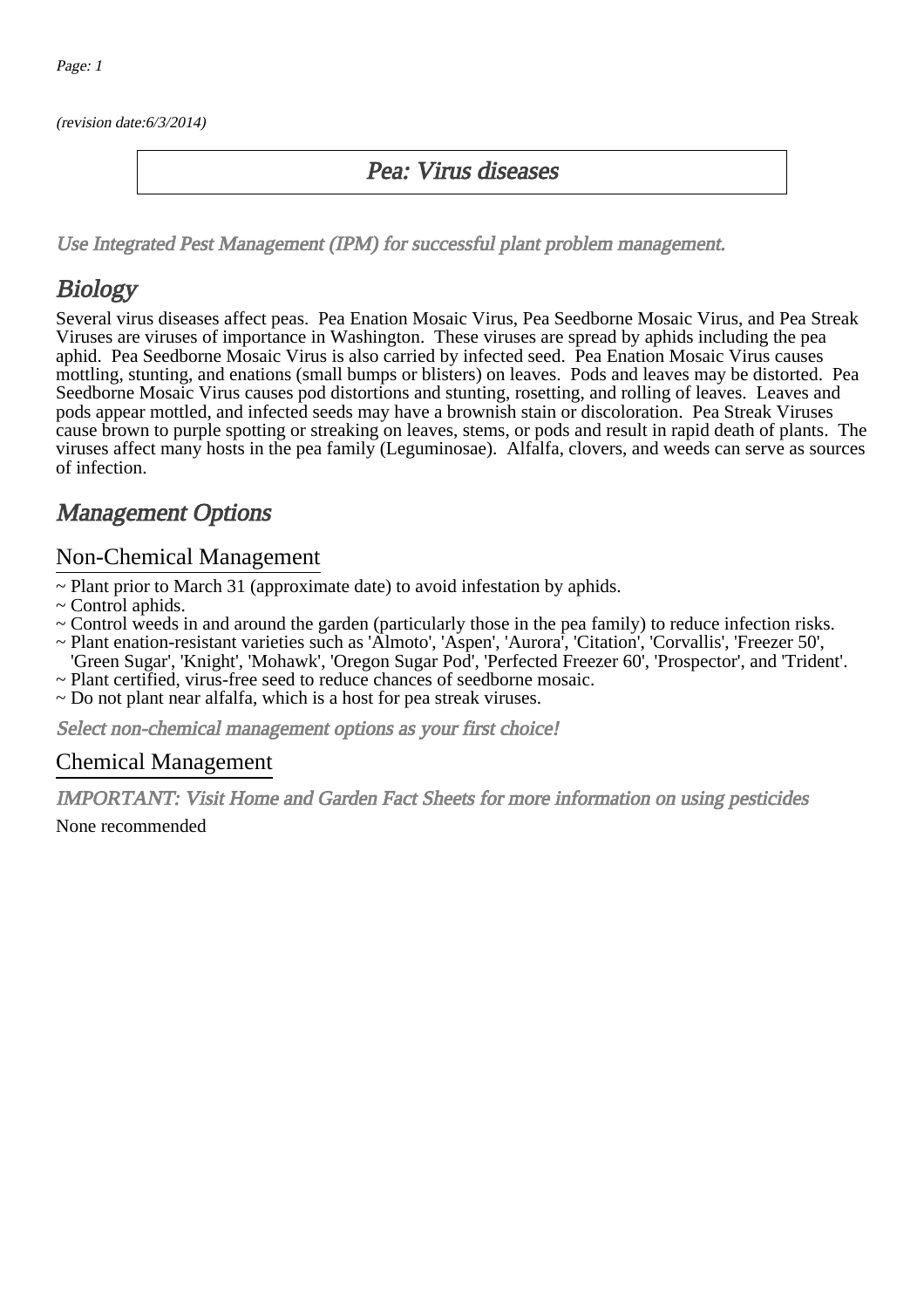# Pea: Virus diseases

## Images



~ Caption: Virus-infected peas ~ Photo by: R.S. Byther

Caption: Distorted pea pods from virus infection ~ ~ Photo by: R.S. Byther

~ Caption: Virus-infected peas ~ Photo by: R.S. Byther